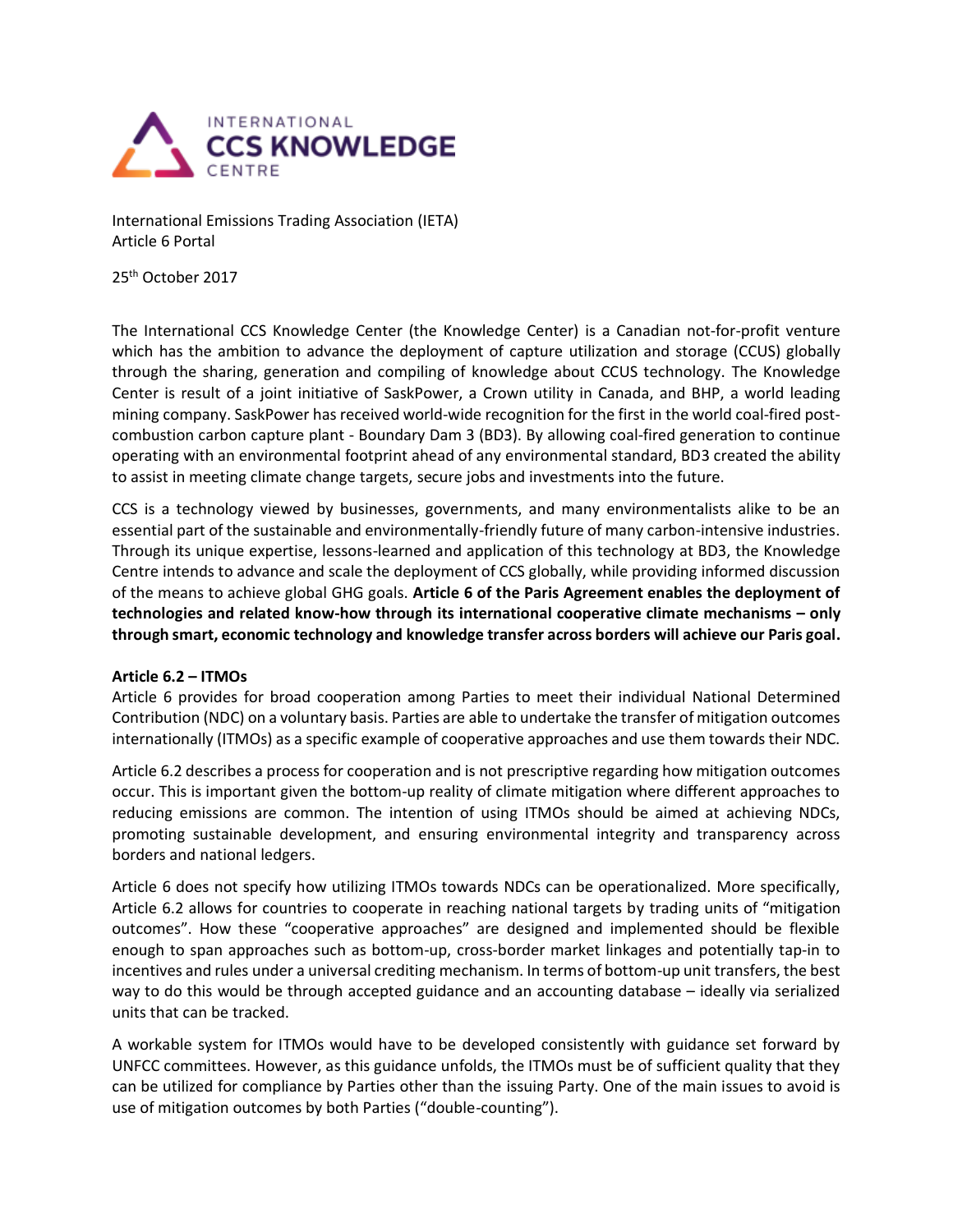## **Article 6.4 – Mitigation Framework**

In Article 6.4 of the Paris Agreement, an emission mitigation mechanism must contribute to the mitigation of greenhouse gases and support sustainable development. This concept should be viewed as a broad framework mechanism within which many types of mitigation approaches can be executed with assured additionality and avoidance of double-counting.

Determining which Parties can host this framework of activities and which can use the product of the mechanisms are not defined, nor are the types of activities that can be utilized under the framework. According to Paragraph 6.4, one party can work alongside the mitigation objectives of another party, and the mechanism itself can act to facilitate ITMO transfers.

The Article also ensures that, upon authorization by a state, private entities can participate in the mitigation transfer. This will undoubtedly incentivize and facilitate the participation of private entities in mitigation activities.

## **Pilot Opportunity – Technology transfer, balancing emission reduction globally and the role of CCS.**

Article 6 of the Paris Agreement provides opportunities for global cooperation allowing Parties to directly and voluntarily engage in cooperative approaches through market and non-market based mechanisms to use ITMOs. This must ensure all stakeholders, countries, private sector and NGOs are included. Simply, if deployed Canadian technology reduces emissions in another nation, Canada could be able to receive a reduction of directly associated greenhouse gas emissions on their national inventory.

A technology transfer is a broad set of processes (defined under the UNFCCC) covering the flows on knowhow, experiences and equipment amongst different stakeholders such as governments, private sector entities, financial institutions, NGOs, and research / education institutions.

The first necessary step is to have the benefiting country on board and requesting the transfer of technology for greenhouse gas emission reductions. An international MOU or ITMO agreement, for instance, can be agreed upon between the two Parties. The method of calculating the return will have to be determined on a bilateral basis between the host and recipient countries. For instance, options could include: 1) a balanced percentage of emissions reductions; 2) a declining ratio for implementation reaching "business as usual" point in time; and/or 3) transfer agreement related to energy cost savings measures. In any case, the decision will have to be transparent.

The **Joint Crediting Mechanism (JCM)**, developed and led by Japan with cooperation across numerous partner countries, is a precedent which validates the potential of such mechanism. The JCM's innovative, transparent and potentially scalable model to cooperative approaches and technology-reduction transfers should be referenced as markets negotiators move to operationalize Article 6. Under Paris Agreement, this crediting scheme should be applicable to any clean technology - CCS being an excellent candidate.

The transfer of Canada's CCS knowledge and expertise (including an entire capacity building and training program, policy, engineering, safety, construction, economic modelling, etc.) is an opportune example of a pilot ITMO arrangement. It can result in considerable emission reductions in other countries that would benefit from the technology.

Ideally, the ITMO could be designed to result in a reduction of emissions reflected within Canada's National Inventory Report as negotiated through subnational cooperation agreements. In this regard, the quantification of emission reductions and transfer of ITMOs become very important. Canada is currently